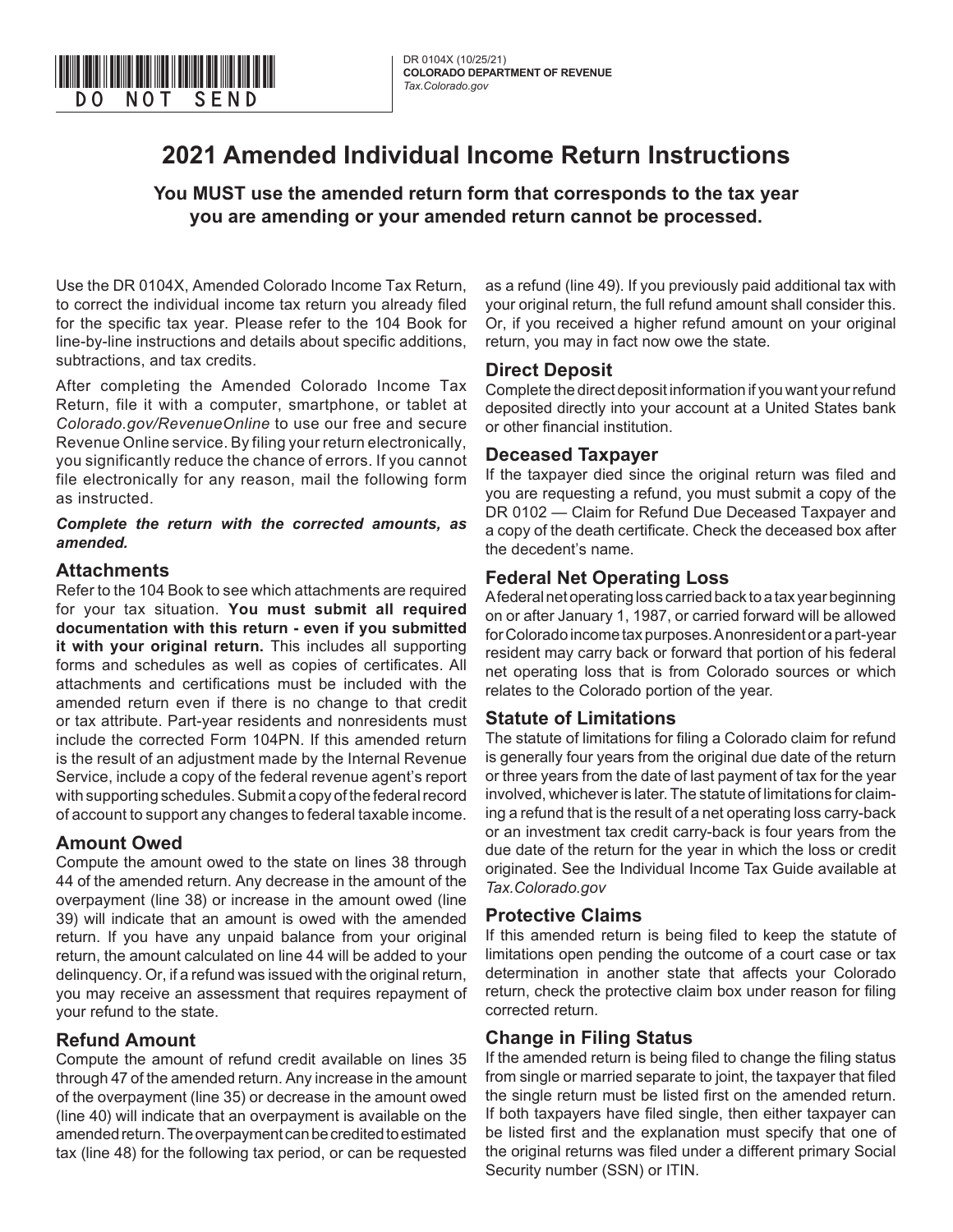

DR 0104X (10/25/21)

If the amended return is being filed to change the filing status from joint to single or married separate, the taxpayer whose SSN or ITIN was listed first on the joint return should include all applicable tax data in their amended return. The taxpayer whose SSN or ITIN was listed second on the joint return must have an explanation that specifies the original return was filed under a different primary SSN or ITIN.

Interest rates on additional amounts due are as follows: January 1 through December 31, 2021.

Tax due paid without billing, or paid within 30 days of billing: 3%. Tax due paid after 30 days of billing: 6%.

File this return and pay electronically at *Colorado.gov/RevenueOnline***, or if you cannot, make checks payable to: Colorado Department of Revenue.**

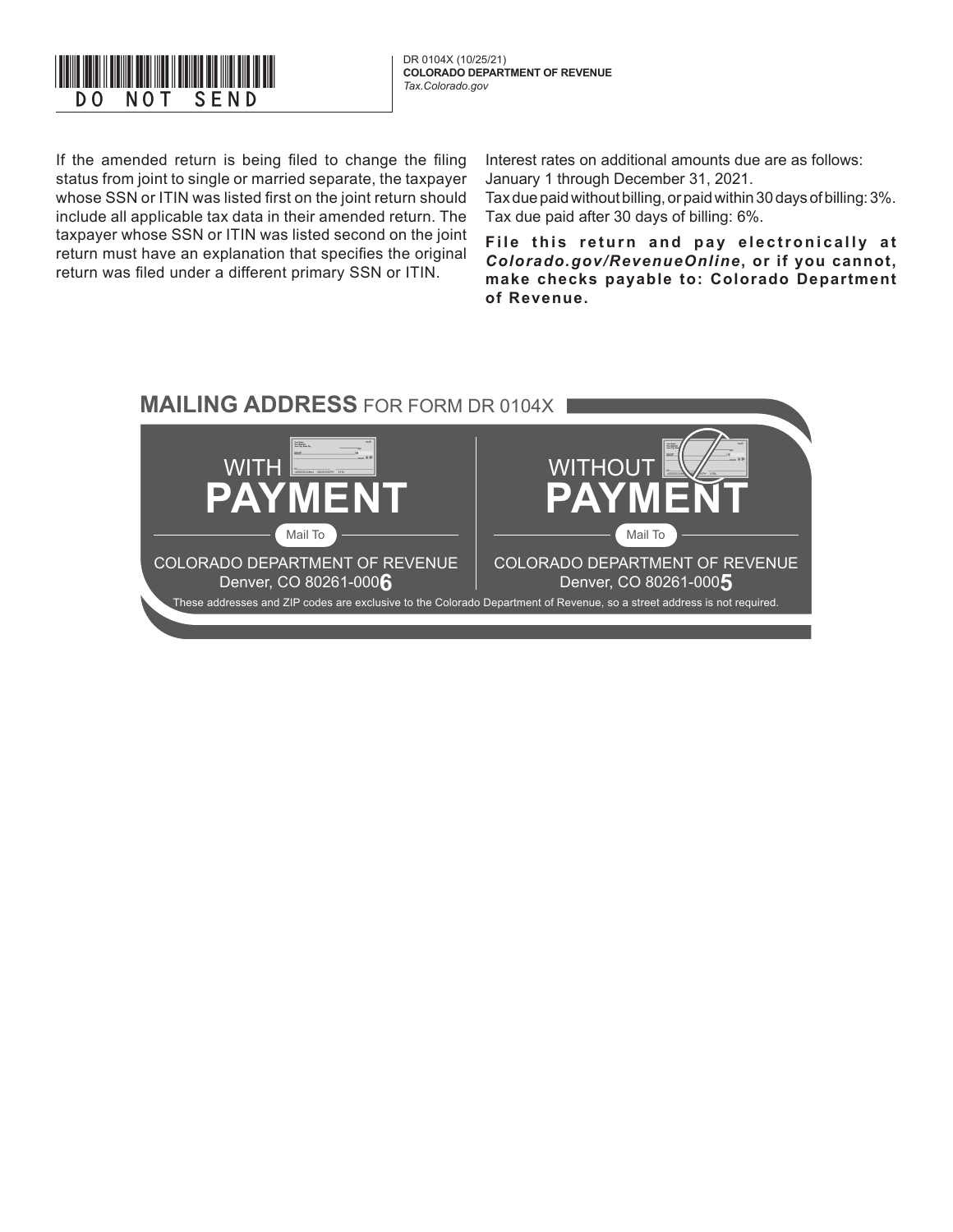

# **2021 Amended Colorado Individual Income Tax Return**

| · Reason for amended return (mark one)                                                                                                                                                     |                                                                                                           |                             |                             |                            |                           |    |    |  |                                                                                                           |                |  |
|--------------------------------------------------------------------------------------------------------------------------------------------------------------------------------------------|-----------------------------------------------------------------------------------------------------------|-----------------------------|-----------------------------|----------------------------|---------------------------|----|----|--|-----------------------------------------------------------------------------------------------------------|----------------|--|
| Investment credit carryback                                                                                                                                                                |                                                                                                           | From tax year ending (YYYY) |                             | Other, include explanation |                           |    |    |  |                                                                                                           |                |  |
| Federal net operating loss carryback                                                                                                                                                       |                                                                                                           | From tax year ending (YYYY) |                             | Changing filing status     |                           |    |    |  |                                                                                                           |                |  |
| Federal net capital loss carryback                                                                                                                                                         |                                                                                                           |                             | From tax year ending (YYYY) |                            | Changing residency status |    |    |  |                                                                                                           |                |  |
| Protective claim, include explanation                                                                                                                                                      |                                                                                                           |                             |                             |                            |                           |    |    |  |                                                                                                           |                |  |
| Your Last Name                                                                                                                                                                             |                                                                                                           |                             | Your First Name             |                            |                           |    |    |  |                                                                                                           | Middle Initial |  |
|                                                                                                                                                                                            |                                                                                                           |                             |                             |                            |                           |    |    |  |                                                                                                           |                |  |
| Date of Birth (MM/DD/YYYY)<br>SSN or ITIN                                                                                                                                                  |                                                                                                           | Deceased                    |                             |                            |                           |    |    |  | If checked and claiming a refund, you must include<br>the DR 0102 and death certificate with your return. |                |  |
|                                                                                                                                                                                            |                                                                                                           |                             | State of Issue              |                            |                           |    |    |  | Last 4 characters of ID number Date of Issuance                                                           |                |  |
| Enter the following information from your current<br>driver license or state identification card.                                                                                          |                                                                                                           |                             |                             |                            |                           |    |    |  |                                                                                                           |                |  |
| If Joint, Spouse's Last Name                                                                                                                                                               |                                                                                                           |                             | Spouse's First Name         |                            |                           |    |    |  |                                                                                                           | Middle Initial |  |
|                                                                                                                                                                                            |                                                                                                           |                             |                             |                            |                           |    |    |  |                                                                                                           |                |  |
| Spouse's Date of Birth (MM/DD/YYYY)<br>Spouse's SSN or ITIN                                                                                                                                |                                                                                                           |                             | Deceased                    |                            |                           |    |    |  |                                                                                                           |                |  |
|                                                                                                                                                                                            | If checked and claiming a refund, you must include<br>the DR 0102 and death certificate with your return. |                             |                             |                            |                           |    |    |  |                                                                                                           |                |  |
|                                                                                                                                                                                            |                                                                                                           |                             | State of Issue              |                            |                           |    |    |  | Last 4 characters of ID number Date of Issuance                                                           |                |  |
| Enter the following information from your spouse's<br>current driver license or state identification card.                                                                                 |                                                                                                           |                             |                             |                            |                           |    |    |  |                                                                                                           |                |  |
| <b>Mailing Address</b>                                                                                                                                                                     |                                                                                                           |                             |                             |                            |                           |    |    |  | <b>Phone Number</b>                                                                                       |                |  |
|                                                                                                                                                                                            |                                                                                                           |                             |                             |                            |                           |    |    |  |                                                                                                           |                |  |
| City                                                                                                                                                                                       |                                                                                                           |                             | State                       |                            | ZIP Code                  |    |    |  | Foreign Country (if applicable)                                                                           |                |  |
|                                                                                                                                                                                            |                                                                                                           |                             |                             |                            |                           |    |    |  |                                                                                                           |                |  |
| Include W-2s and 1099s with CO withholding. Use only for line 18                                                                                                                           |                                                                                                           |                             |                             |                            |                           |    |    |  |                                                                                                           |                |  |
| <b>As Amended</b>                                                                                                                                                                          |                                                                                                           |                             |                             |                            |                           |    |    |  |                                                                                                           |                |  |
| 1. Enter Federal Taxable Income from 1040, 1040 SR, or 1040 SP line 15 or<br>1040X line 5<br>1<br>$\bullet$                                                                                |                                                                                                           |                             |                             |                            |                           | 00 |    |  |                                                                                                           |                |  |
| <b>Additions to Federal Taxable Income</b>                                                                                                                                                 |                                                                                                           |                             |                             |                            |                           |    |    |  |                                                                                                           |                |  |
| 2. State Addback, enter the state income tax deduction from your federal<br> 00 <br>Form 1040, 1040 SR, or 1040 SP schedule A, line 5a (see instructions)<br>$\boldsymbol{2}$<br>$\bullet$ |                                                                                                           |                             |                             |                            |                           |    |    |  |                                                                                                           |                |  |
| 3. Qualified Business Income Deduction Addback (see instructions)<br>$\mathbf{3}$<br>$\bullet$                                                                                             |                                                                                                           |                             |                             |                            |                           |    | 00 |  |                                                                                                           |                |  |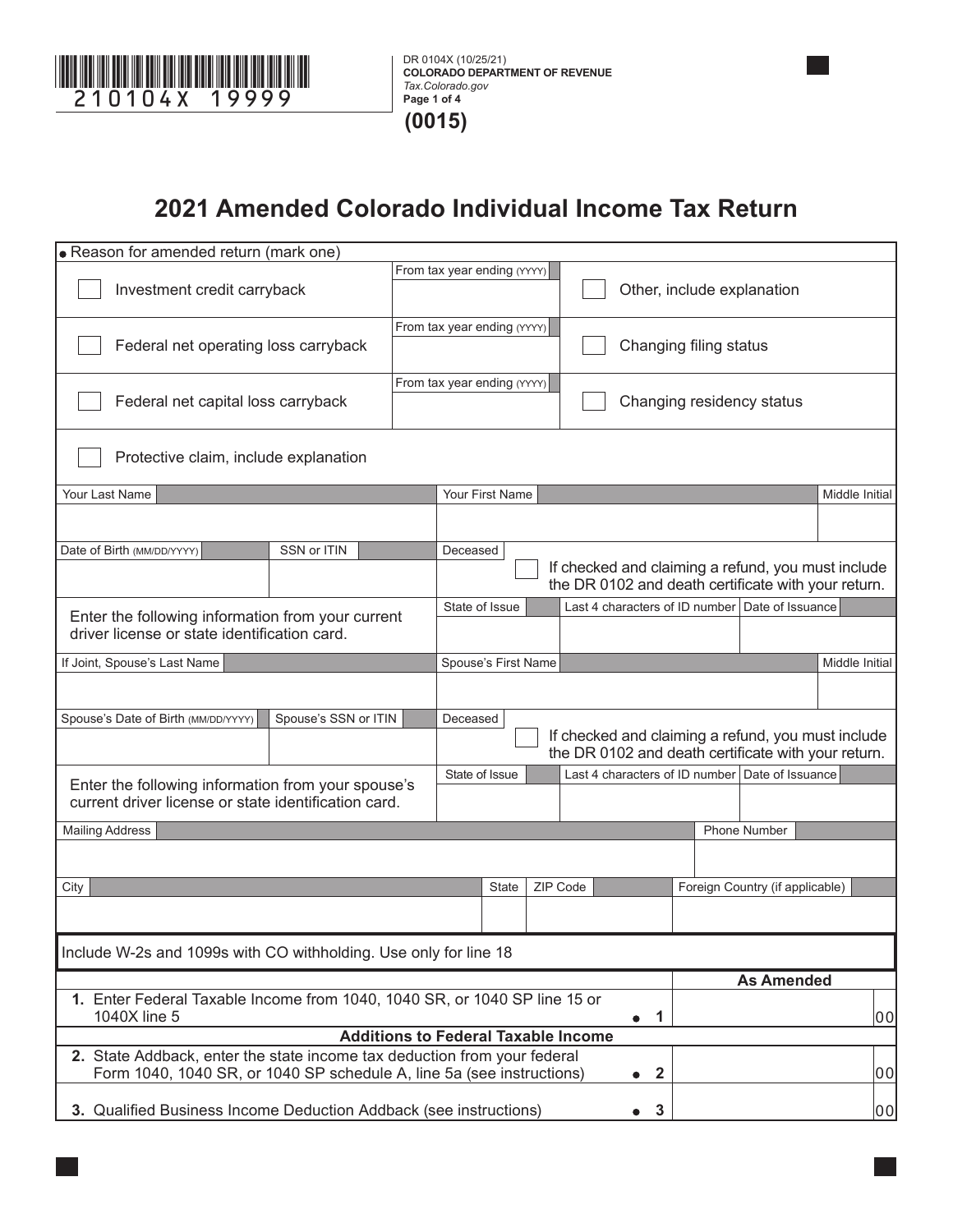

DR 0104X (10/25/21) **COLORADO DEPARTMENT OF REVENUE** *Tax.Colorado.gov*

| Name                                                                                                                                                                                |                | SSN or ITIN |                |
|-------------------------------------------------------------------------------------------------------------------------------------------------------------------------------------|----------------|-------------|----------------|
|                                                                                                                                                                                     |                |             |                |
|                                                                                                                                                                                     |                |             |                |
| 4. Other Additions, explain (see instructions)                                                                                                                                      | 4              |             | 00             |
| Explain:                                                                                                                                                                            |                |             |                |
|                                                                                                                                                                                     |                |             |                |
|                                                                                                                                                                                     |                |             |                |
|                                                                                                                                                                                     |                |             |                |
|                                                                                                                                                                                     |                |             |                |
| 5. Subtotal, sum of lines 1 through 4                                                                                                                                               | 5              |             | 00             |
| <b>Colorado Subtractions</b>                                                                                                                                                        |                |             |                |
| 6. Subtractions from the DR 0104AD Schedule, line 20, you must submit the                                                                                                           |                |             |                |
| DR 0104AD schedule with your return.                                                                                                                                                | 6              |             | 00             |
|                                                                                                                                                                                     |                |             |                |
| 7. Colorado Taxable Income, Subtract line 6 from line 5                                                                                                                             | 7              |             | 00             |
| Tax, Prepayments and Credits: see 104 Book for full-year tax table and part-year DR 0104PN Schedule<br>8. Colorado Tax from tax table or the DR 0104PN line 36, you must submit the |                |             |                |
| DR 0104PN with your return if applicable.                                                                                                                                           | 8<br>$\bullet$ |             | 00             |
| 9. Alternative Minimum Tax from the DR 0104AMT line 8, you must submit the                                                                                                          |                |             |                |
| DR 0104AMT with your return.                                                                                                                                                        | 9              |             | 00             |
|                                                                                                                                                                                     |                |             |                |
| 10. Recapture of prior year credits                                                                                                                                                 | $\bullet$ 10   |             | 0 <sub>0</sub> |
|                                                                                                                                                                                     |                |             |                |
| 11. Subtotal, sum of lines 8 through 10<br>12. Nonrefundable Credits from the DR 0104CR line 43, the sum of lines 12, 13, and 14                                                    | 11             |             | 00             |
| cannot exceed line 11, you must submit the DR 0104CR with your return.                                                                                                              | • 12           |             | 00             |
| 13. Total Nonrefundable Enterprise Zone credits used - as calculated, or from                                                                                                       |                |             |                |
| the DR 1366 line 84, the sum of lines 12, 13, and 14 cannot exceed line 11,                                                                                                         |                |             |                |
| you must submit the DR 1366 with your return.                                                                                                                                       | • 13           |             | 00             |
| 14. Strategic capital tax credit from DR 1330, the sum of lines 12, 13, and 14 cannot                                                                                               |                |             |                |
| exceed line 11, you must submit the DR 1330 with your return.                                                                                                                       | • 14           |             | 00             |
|                                                                                                                                                                                     |                |             |                |
| 15. Net Income Tax, sum of lines 12, 13, and 14. Subtract that sum from line 11<br>16. Use Tax reported on the DR 0104US schedule line 7, you must submit                           | 15             |             | 00             |
| the DR 0104US with your return.                                                                                                                                                     | • 16           |             | 00             |
|                                                                                                                                                                                     |                |             |                |
| 17. Net Colorado Tax, sum of lines 15 and 16                                                                                                                                        | 17             |             | 00             |
| 18. CO Income Tax Withheld from W-2s and 1099s, you must submit the W-2s                                                                                                            |                |             |                |
| and/or 1099s claiming Colorado withholding with your return.                                                                                                                        | • 18           |             | 00             |
|                                                                                                                                                                                     |                |             |                |
| 19. Prior-year Estimated Tax Carryforward<br>20. Estimated Tax Payments, enter the sum of the quarterly payments remitted                                                           | • 19           |             | 00             |
| for this tax year.                                                                                                                                                                  | $\bullet$ 20   |             | 00             |
|                                                                                                                                                                                     |                |             |                |
| 21. Extension Payment remitted with DR 0158-I.                                                                                                                                      | •21            |             | 00             |
|                                                                                                                                                                                     |                |             |                |
| • DR 0104BEP<br>• DR 0108<br>22. Other payments:<br>• DR 1079                                                                                                                       | $\bullet$ 22   |             |                |
|                                                                                                                                                                                     |                |             | 0이             |
| 23. Gross Conservation Easement Credit from the DR 1305G line 33, you must                                                                                                          |                |             |                |
| submit the DR 1305G with your return.                                                                                                                                               | • 23           |             | 00             |
| 24. Innovative Motor Vehicle Credit from the DR 0617, you must submit each<br>DR 0617 with your return.                                                                             | $\bullet$ 24   |             | 00             |
|                                                                                                                                                                                     |                |             |                |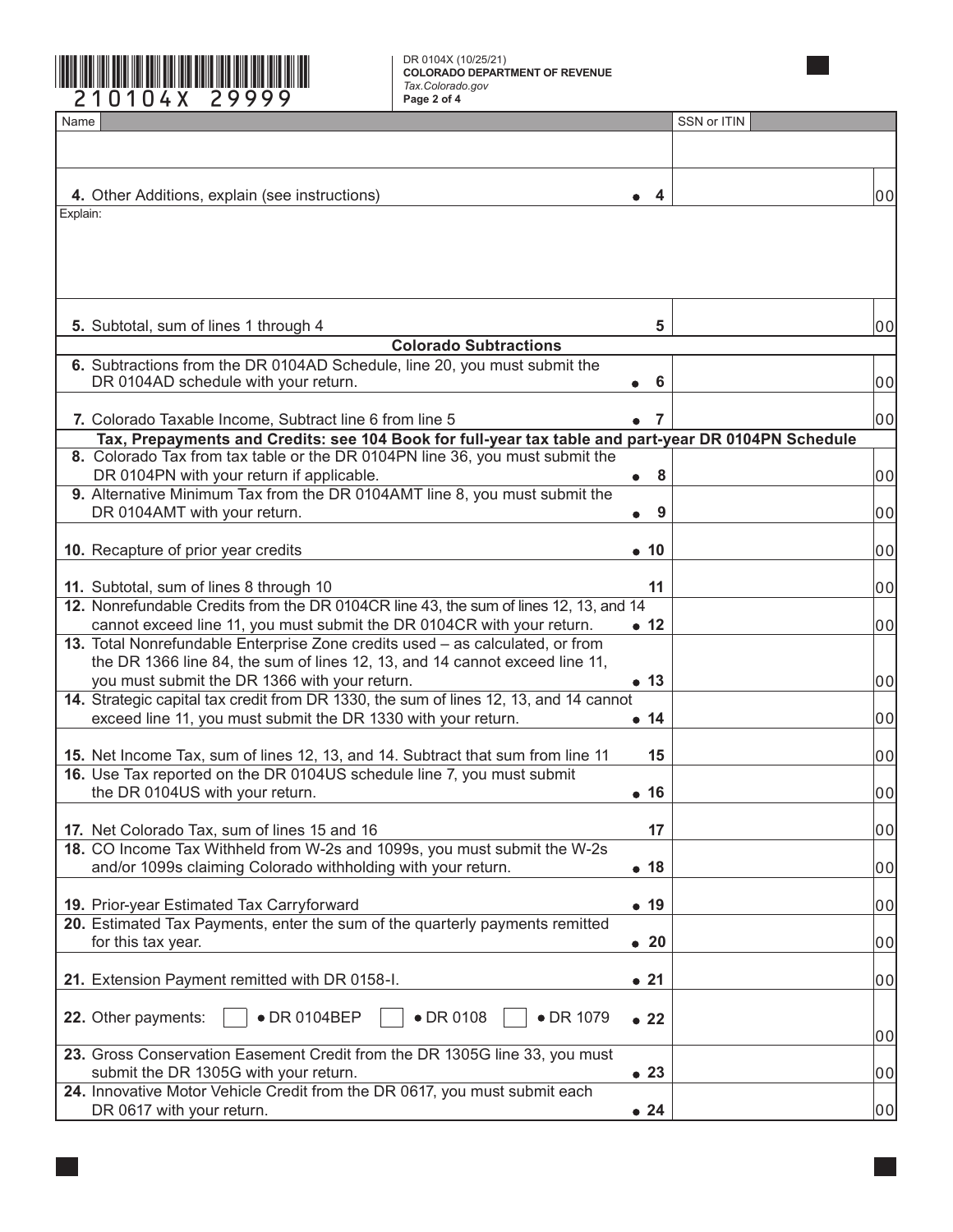**Page 3 of 4** \*210104X=39999\*

DR 0104X (10/25/21) **COLORADO DEPARTMENT OF REVENUE** *Tax.Colorado.gov*

| Name                                                                                                                                                                                                                                                                                                            |                     |                                                      |                         |                           | SSN or ITIN              |                         |  |  |  |
|-----------------------------------------------------------------------------------------------------------------------------------------------------------------------------------------------------------------------------------------------------------------------------------------------------------------|---------------------|------------------------------------------------------|-------------------------|---------------------------|--------------------------|-------------------------|--|--|--|
|                                                                                                                                                                                                                                                                                                                 |                     |                                                      |                         |                           |                          |                         |  |  |  |
| 25. Refundable Credits from the DR 0104CR line 9, you must submit the                                                                                                                                                                                                                                           |                     |                                                      |                         |                           |                          | 00                      |  |  |  |
| DR 0104CR with your return.<br>$\bullet$ 25                                                                                                                                                                                                                                                                     |                     |                                                      |                         |                           |                          |                         |  |  |  |
| 26. Subtotal, sum of lines 18 through 25                                                                                                                                                                                                                                                                        |                     |                                                      |                         | 26                        |                          | 00                      |  |  |  |
| <b>Modified AGI for TABOR</b><br>Lines 28 through 30 are only used to calculate your TABOR Credit, they do not affect your Colorado tax liability.                                                                                                                                                              |                     |                                                      |                         |                           |                          |                         |  |  |  |
| 27. Federal Adjusted Gross Income from your federal income tax form: 1040 line 11,<br>1040 SR line 11 or 1040 SP line 11                                                                                                                                                                                        |                     |                                                      |                         | $\bullet$ 27              |                          | 00                      |  |  |  |
| 28. Nontaxable Social Security Income                                                                                                                                                                                                                                                                           |                     |                                                      |                         | $\bullet$ 28              |                          | 00                      |  |  |  |
| 29. Nontaxable Lump-sum Distribution from pension and profit sharing plans                                                                                                                                                                                                                                      |                     |                                                      |                         | $\bullet$ 29              | 00                       |                         |  |  |  |
|                                                                                                                                                                                                                                                                                                                 |                     |                                                      |                         |                           |                          |                         |  |  |  |
| 30. Nontaxable interest income from state and local bonds                                                                                                                                                                                                                                                       |                     |                                                      |                         | • 30                      |                          | 00                      |  |  |  |
| 31. Sum of lines 27 through 30: Modified AGI for TABOR                                                                                                                                                                                                                                                          |                     |                                                      |                         | 31                        |                          | 00                      |  |  |  |
|                                                                                                                                                                                                                                                                                                                 |                     | <b>Modified AGI Tiers for State Sales Tax Refund</b> |                         |                           |                          |                         |  |  |  |
| If line 31 is:                                                                                                                                                                                                                                                                                                  | \$44,000<br>or less | $$44,001-$<br>\$88,000                               | $$88,001-$<br>\$139,000 | $$139,001 -$<br>\$193,000 | $$193,001-$<br>\$246,000 | $$246,001 -$<br>or more |  |  |  |
| Single Filers Enter                                                                                                                                                                                                                                                                                             | \$37                | \$49                                                 | \$56                    | \$68                      | \$74                     | \$117                   |  |  |  |
| Joint Filers Enter                                                                                                                                                                                                                                                                                              | \$74                | \$98                                                 | \$112                   | \$136                     | \$148                    | \$234                   |  |  |  |
| 32. State Sales Tax Refund: For full-year Colorado residents, born before 2003, or<br>full-year Colorado residents who are under the age of eighteen but are required<br>to file a return. Use the amount on line 31 and reference the table above. See<br>instructions if you are filing an extension.<br>• 32 |                     |                                                      |                         |                           |                          | 00                      |  |  |  |
| 33. Sum of lines 26 and 32<br>33                                                                                                                                                                                                                                                                                |                     |                                                      |                         |                           |                          | 00                      |  |  |  |
| If you want the Department of Revenue to compute and mail your refund, or compute your balance due and mail a bill,<br>stop here and leave lines 34 through 49 blank. If you want to compute the refund or balance due yourself, continue<br>with line 34.                                                      |                     |                                                      |                         |                           |                          |                         |  |  |  |
| 34. Overpayment, if line 33 is greater than line 17 then subtract line 17 from line 33 • 34                                                                                                                                                                                                                     |                     |                                                      |                         |                           |                          | 00                      |  |  |  |
| 35. Enter the overpayment from your original return or as previously adjusted                                                                                                                                                                                                                                   |                     | 00                                                   |                         |                           |                          |                         |  |  |  |
| •35<br>36. If line 17 is greater than line 33, then subtract line 33 from line 17 and enter                                                                                                                                                                                                                     |                     |                                                      |                         |                           |                          |                         |  |  |  |
| the amount owed<br>• 36                                                                                                                                                                                                                                                                                         |                     |                                                      |                         |                           |                          | 00                      |  |  |  |
| 37. Enter the amount owed from your original return or as previously adjusted<br>• 37<br><b>Compute the Amount Owed</b>                                                                                                                                                                                         |                     |                                                      |                         |                           |                          | 00                      |  |  |  |
|                                                                                                                                                                                                                                                                                                                 |                     |                                                      |                         |                           |                          |                         |  |  |  |
| 38. Subtract line 34 from line 35, if the result is negative then enter zero<br>38                                                                                                                                                                                                                              |                     |                                                      |                         |                           |                          | 00                      |  |  |  |
| 39. Subtract line 37 from line 36, if the result is negative then enter zero<br>39                                                                                                                                                                                                                              |                     |                                                      |                         |                           |                          | 00                      |  |  |  |
| 40. Additional tax due, sum of lines 38 and 39<br>$\bullet$ 40                                                                                                                                                                                                                                                  |                     |                                                      |                         |                           |                          | 00                      |  |  |  |
| 41. Interest due on additional tax<br>• 41                                                                                                                                                                                                                                                                      |                     |                                                      |                         |                           | 00                       |                         |  |  |  |
| 42. Penalty due<br>•42                                                                                                                                                                                                                                                                                          |                     |                                                      |                         |                           |                          | 00                      |  |  |  |